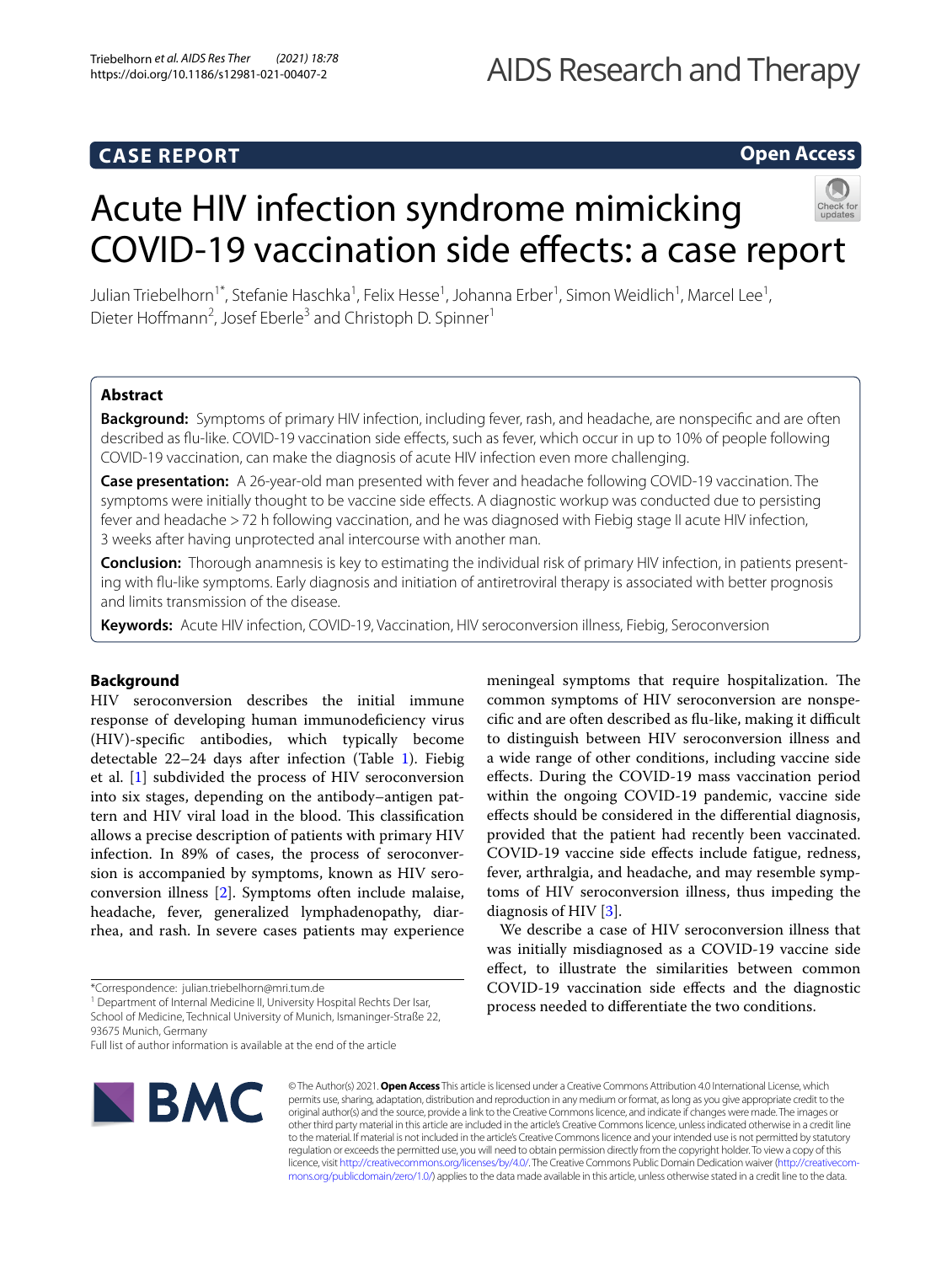<span id="page-1-0"></span>

|  | <b>Table 1</b> Stages of HIV markers/ diagnostic tests in early infection, as described by Fiebig et al. |  |  |  |  |  |  |  |  |  |  |  |
|--|----------------------------------------------------------------------------------------------------------|--|--|--|--|--|--|--|--|--|--|--|
|--|----------------------------------------------------------------------------------------------------------|--|--|--|--|--|--|--|--|--|--|--|

| Fiebig stage HIV-PCR |        | 4th-generation Western blot p24-antigen Antibodies<br>screening test |              |        |                                                                        | Days since infection |  |  |
|----------------------|--------|----------------------------------------------------------------------|--------------|--------|------------------------------------------------------------------------|----------------------|--|--|
| Eclipse              |        |                                                                      |              |        |                                                                        | $0 - 11$             |  |  |
|                      | $^+$   |                                                                      |              |        |                                                                        | $12 - 16$            |  |  |
| $\parallel$          | $^{+}$ | $\,$                                                                 |              | $^{+}$ |                                                                        | $17 - 21$            |  |  |
| Ш                    | $^+$   |                                                                      |              | $^+$   | $HIV-IqM: +$                                                           | $22 - 24$            |  |  |
| $\mathsf{N}$         | $^+$   |                                                                      | inconclusive | $+/-$  | 2/3 antibodies positive (p24, gp41, gp120)                             | $25 - 30$            |  |  |
| V                    | $^+$   | $\pm$                                                                | $^{+}$       | $+/-$  | 3/3 antibodies positive (p24, qp41, qp120) lacking<br>p31              | $31 - 100$           |  |  |
| $\vee$               | $^{+}$ | $\pm$                                                                | $^{+}$       | $+/-$  | 3/3 antibodies positive (p24, qp41, qp120),<br>p31-antibodies positive | Open-ended           |  |  |

The table is as described by Fiebig et al., modified after [[1](#page-3-0), [4,](#page-3-3) [5](#page-3-4)]. Results of diagnostic tests (HIV-PCR, fourth-generation screening tests, Western blot) and detectability of HIV markers (p24-antigen, HIV-specifc antibodies) are shown in relation to days since infection. (+) indicates positive test result/ detectability, (−) indicates negative test result/ HIV-marker not detectable. Eclipse and Fiebig stages are listed in dependence of HIV-marker, as described by Fiebig et al.

## **Case report**

One day after receiving the frst dose of COVID-19 vaccine with mRNA-1273 (Moderna Biotech, Cambridge, Massachusetts, USA) a 26-year-old German man developed fever, shivering and headache. During the following days, he developed rash, vertigo and nausea, culminating in a single syncopal episode 8 days after the vaccination, as shown in Fig. [1.](#page-1-1) The patient was referred to the nearest local hospital because his symptoms were suspected to be due to vaccine-associated side efects. He was provided with analgesics and fuid, and the symptoms rapidly resolved. Detailed sexual history-taking revealed an episode of unprotected anal intercourse with another man 23 days previously. He subsequently tested positive for HIV on a fourth-generation p24/ab-enzyme-linked immunosorbent assay (ELISA). The patient was referred to our tertiary medical center for further assessment and initiation of treatment.

On arrival, the patient complained of a mild headache, general weakness and persisting skin fushing.

<span id="page-1-1"></span>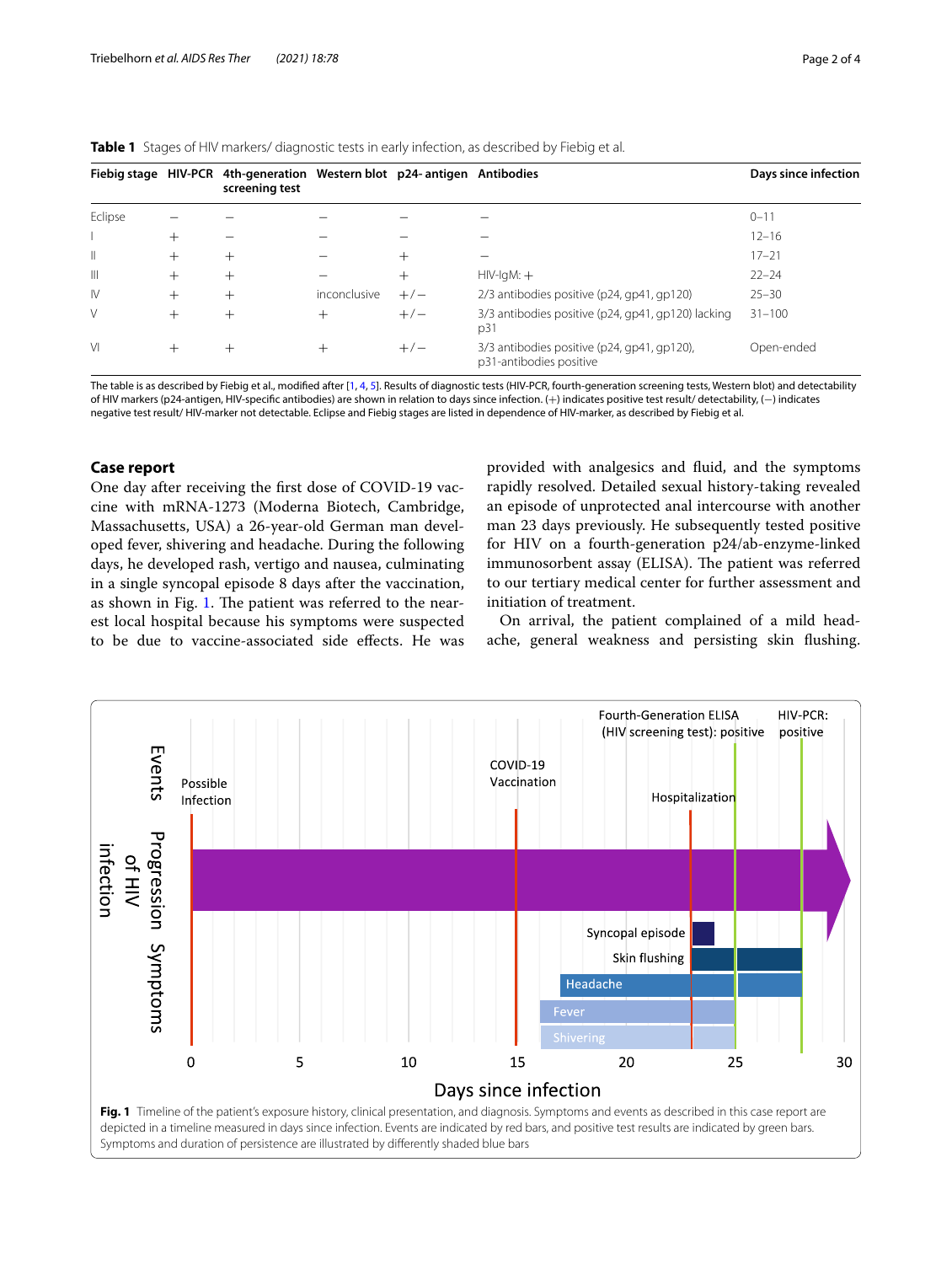Blood biochemistry showed an elevated C-reactive protein (CRP) level (2.0 mg/dL; reference:  $< 0.5$  mg/dL) and hematology showed lymphocytopenia (2.49 G/L), with a CD4 T-cell count of 284 cells/μL and a CD4/CD8 ratio of 0.2. He was retested for HIV using a screening test (HIV Ag/Ab Combo performed on Abbott Architect, Chicago, Illinois, USA) and HIV-immunoblot (recomLine HIV-1 and HIV-2 by Mikrogen, Neuried, Germany). The screening test was reactive but the HIV-specifc western blot was negative and no HIV-specifc antibodies were detected. Realtime HIV polymerase chain reaction (PCR) testing (Abbott, Chicago, Illinois, USA) revealed a high viral load of 49,817,530 copies/mL, thus confrming the diagnosis as Fiebig stage II acute HIV infection, as shown in Table [1.](#page-1-0) Coinfection with SARS-CoV-2 was excluded multiple times by SARS-CoV-2 PCR (TaqMan™-PCR performed on Roche cobas<sup>®</sup> 6800, Basel, Swiss). The patient was discharged without any symptoms and initiated on antiretroviral therapy with bictegravir/emtricitabine/tenofovir alafenamide.

## **Discussion and conclusion**

This case report illustrates how symptoms of acute HIV infection can be mistaken for side efects of COVID-19 vaccination, especially during the current period of mass COVID-19 vaccination during the ongoing pandemic. Given the similarity of symptoms, including fatigue, fever, erythema, headache, and drowsiness, primary HIV infections can easily be overlooked, and symptoms of acute HIV infection can be falsely attributed to vaccine side efects. During the diagnostic evaluation, detailed history-taking, including inquiring about recent sexual behavior, is key to assessing the risk of HIV infection. Risk factors or indicators include unprotected sexual intercourse, the presence of other sexually transmitted infections, injection drug use, receiving injections with unsterile equipment, accidental needlestick injuries, and unsterile cutting or piercing. Especially in high-risk groups, such as men who have sex with men, sex workers, and injection drug users, patients reporting fu-like symptoms should always be questioned about their recent sexual behavior and drug use history to identify a history of possible HIV exposure and followed up by thorough diagnostic testing for recent HIV infection. Oral ulceration and weight loss have the highest specifcity, while fever and rash are the best independent predictors of primary HIV infection, making these symptoms particularly important to note  $[6]$  $[6]$ .

Although testing for HIV is very reliable in diagnosing infection due to the high sensitivity of HIV screening tests and high specifcity of confrmatory testing according to predetermined guidelines, there are still diagnostic gaps in early infection [\[7](#page-3-6)]. Such gaps could easily lead to the diagnosis of acute HIV infection being missed, especially if the symptoms occur following vaccination. Though significant progress has been made in diagnostics for early diagnosis, the delay between infection and fourth-generation HIV screening tests becoming reactive is approximately 17–21 days (or 22–24 days with third-generation screening tests) (Table [1](#page-1-0)). It takes further 14 days until the reactive screening test can be confrmed to enable time for formation of enough HIVspecifc antibodies to achieve the predetermined criteria  $(3/3$  antibodies positive against: p24, gp41, gp120). These diagnostic gaps make it easy to abandon a preliminary diagnosis of primary HIV infection, if the screening test result is not confrmed by the initial confrmatory test.

The possible consequences of misdiagnosis of primary HIV infection are serious. By missing the opportunity for early diagnosis and treatment, infected individuals could experience progression of disease thus leading to a worse outcome. The START trial showed that early initiation of treatment lowers the risk of acquired immunodefciency syndrome (AIDS) related events by 72% and of non-AIDS events by 39% [\[8](#page-3-7)]. Early initiation of antiretroviral therapy (ART) also limits the HIV reservoir and allows optimal immune restoration, thus enabling best possible outcome [\[9\]](#page-3-8).

Furthermore, overlooking the diagnosis in the stage of primary HIV infection misses the opportunity to prevent HIV transmission to others. The concentration of HIV RNA is reached in early stages of infection around the time of seroconversion, making these individuals especially contagious. Brenner et al. [\[10](#page-3-9)] estimated that approximately half of the cases of HIV transmission occur in the early stage of infection, making early diagnosis and treatment a powerful tool in preventing the spread of HIV.

In conclusion, this case report highlights the possibility of symptoms and test results in early HIV infection being misinterpreted due to concurrent COVID-19 vaccination and the diagnostic gap in early infections, making it easy to falsely attribute symptoms to vaccine-associated side efects.

#### **Abbreviations**

AIDS: Acquired immunodefciency syndrome; ART: Antiretroviral therapy; COVID-19: Coronavirus disease; CRP: C-reactive protein; ELISA: Enzyme-linked immunosorbent assay; HIV: Human immunodefciency virus; MSM: Men who have sex with men; PCR: Polymerase chain reaction.

#### **Acknowledgements**

Not applicable.

#### **Authors' contributions**

All authors contributed to diagnosis and patient care. This article was mainly written by JT and supervised by CDS. All authors read and approved the fnal manuscript.